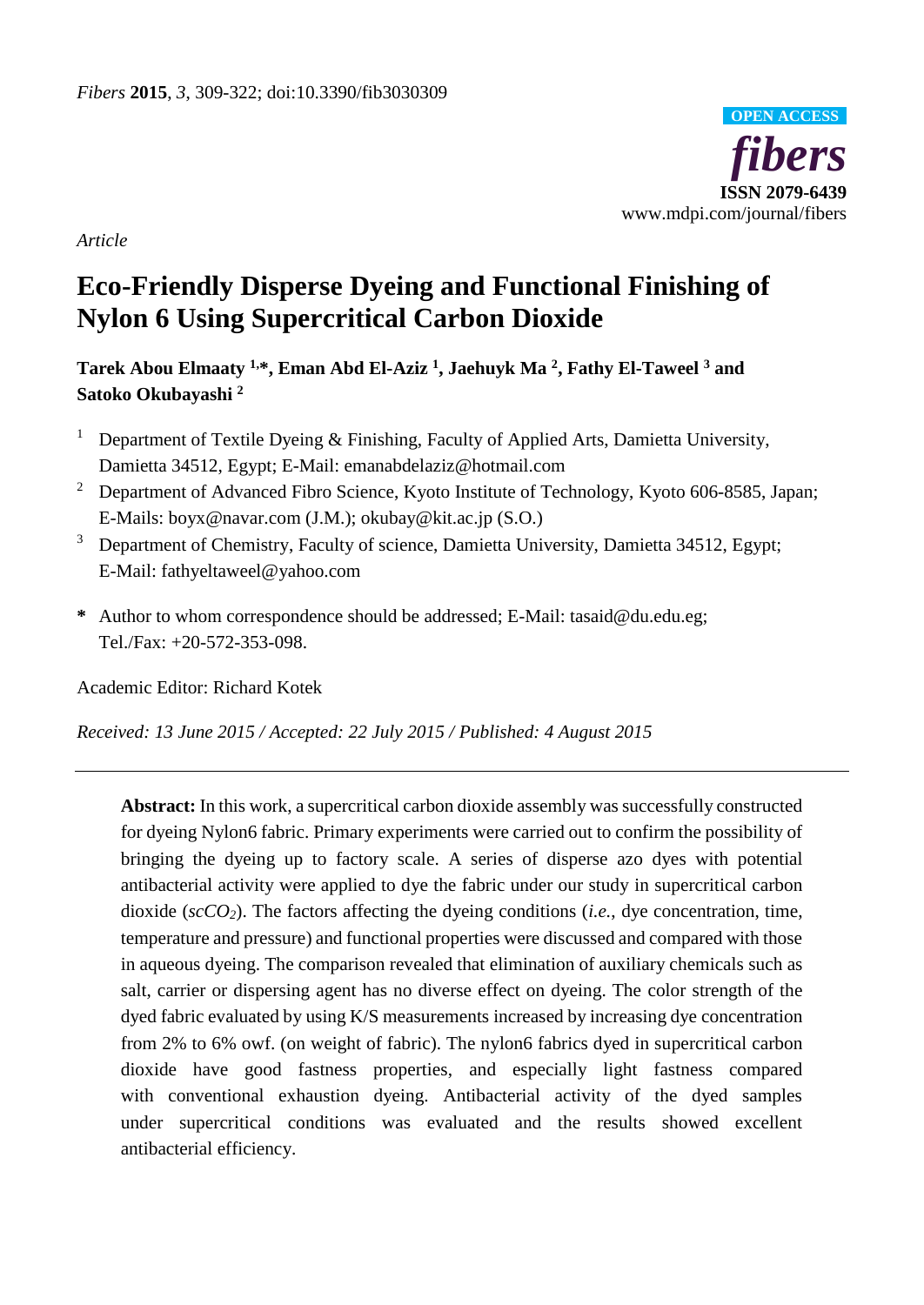**Keywords:** eco-friendly disperse dyeing; polyamide 6 fabric; supercritical carbon dioxide; antimicrobial disperse dyeing; combined process

#### **1. Introduction**

Using supercritical carbon dioxide ( $\sec CO_2$ ) instead of water in textile dyeing can preserve energy, lower water use and prevent pollution. This dyeing method offers many advantages compared with conventional aqueous dyeing; no carrier or dispersing agent is required, residual dyestuff can be collected and carbon dioxide can be recycled [1–3]. It is an environmentally friendly technique, as it may replace the traditional wet-dyeing method [4].

Polyamide fibers have particular properties such as high tensile strength, elasticity and good mechanical and chemical resistance, *etc.* Correspondingly, polyamide fabrics are utilized in considerable applications of the textile industry [5,6].

The dyeability of synthetic hydrophobic fibers such as polyamide, polyester, polyacrylonitrile and polypropylene in *scCO<sup>2</sup>* poses a great challenge to dyestuff chemists. As a consequence in the last few decades, various researchers focused their efforts on the synthesis of new dyes for these fibers [7–12]. The success of dyeing synthetic textiles, particularly polyester [13–23], with disperse dyes in *scCO<sup>2</sup>* prompted research application of this technique to other synthetic fibers such as polypropylene [24], and aramid fibers [25] or alternative natural fabrics like cotton [26–28].

However, only a limited number of studies have been published on dyeing of polyamide textiles using *scCO2*. The dyeing of nylon 6-6 with hydrophobic-reactive and disperse-reactive dyes using supercritical carbon dioxide as a solvent was reported [29,30]; a covalent force was formed successfully between the terminal amine group of nylon6 6 and the vinylsulphone group of the dye molecule. The work indicated that both solubility and affinity have an effect on the dye uptake of nylon 6-6 with hydrophobic reactive and disperse-reactive dyes using supercritical carbon dioxide as a solvent system. Light fastness was acceptable for common applications and washing fastness was superior.

In an earlier study [10], we explored the dyeing of polyester fabrics with antibacterial disperse–azo dyestuffs which were synthesized in our program, employing a supercritical carbon dioxide dyeing technique. Working with antibacterial dyes in textiles integrated the dyeing and finishing process and resulted in a more effective technique in terms of water and energy management. The obtained result showed that this process was absolutely as adequately efficient as the typical procedure and led us to study the behavior of the synthesized dyes on other synthetic fabrics. In this context, the purpose of this work was to provide a one-step dyeing and finishing process for nylon 6 fabrics with antimicrobial disperse dyes through supercritical processing.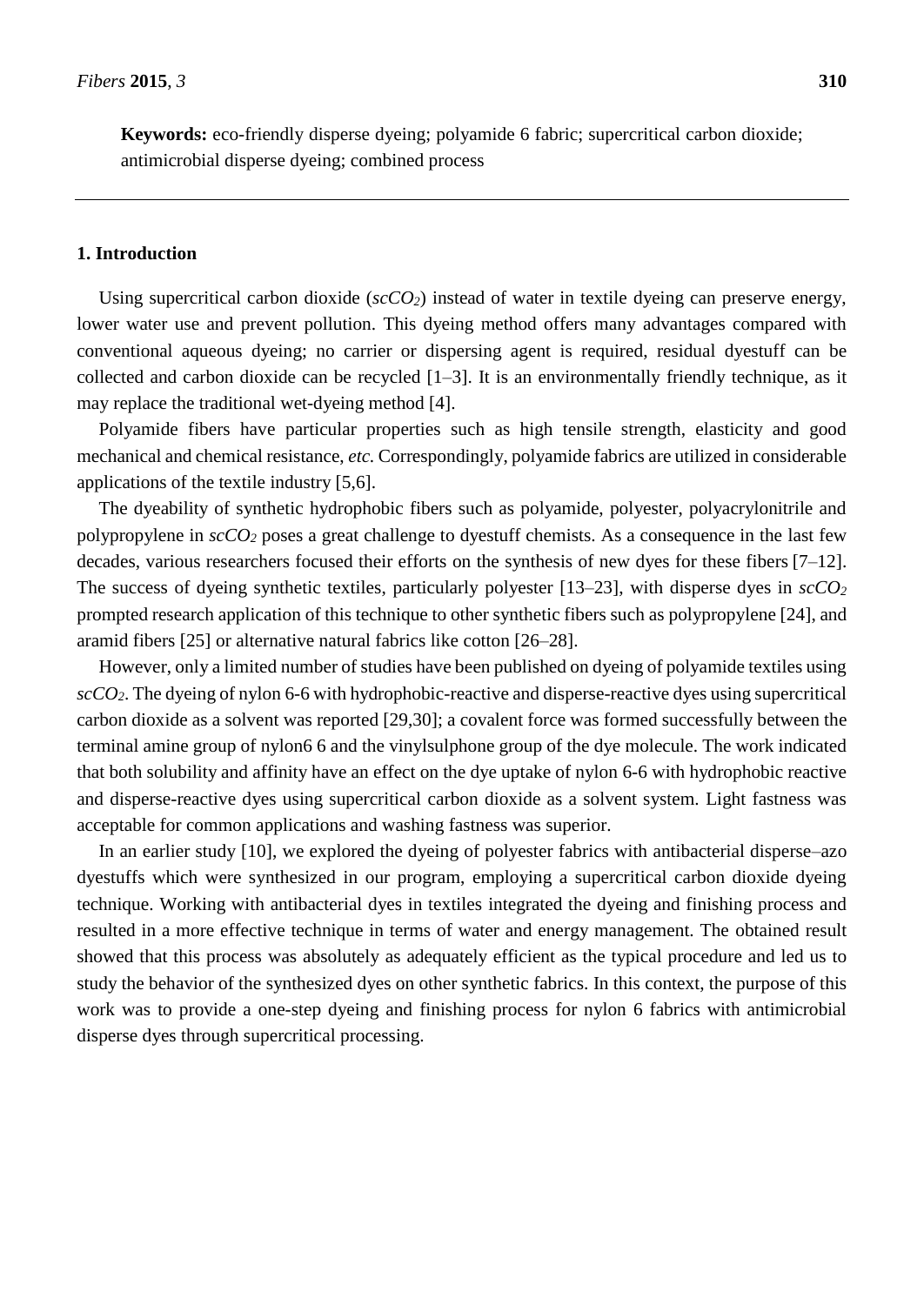# **2. Experimental Section**

# *2.1. Fabric and Dyes*

A 100% polyamide 6 plain plane weave fabric (70  $g/m<sup>2</sup>$ ) supplied by Shikisen-sha company (Osaka, Japan) was used as dyeing substrate. Figure 1 shows the chemical structure of dyes employed in our research and was prepared according to the literature [31].

| Name (IUPAC)                                                                                                        |
|---------------------------------------------------------------------------------------------------------------------|
| 2-(1,5-dimethyl-3-oxo-2-phenyl-2,3-dihydro-1H-pyrazol-4-yl)-2-oxo-N'-(p-tolyl) acetohydrazonoyl cyanide             |
| 2-(1,5-dimethyl-3-oxo-2-phenyl-2,3-dihydro-1H-pyrazol-4-yl)-N'-(2-methoxyphenyl)-2-oxoacetohydrazonoyl cyanide      |
| 2-([1,1'-biphenyl]-4-yl)-N'-(1,5-dimethyl-3-oxo-2-phenyl-2,3-dihydro-1H-pyrazol-4-yl)-2-oxoacetohydrazonoyl cyanide |
| N'-(2-chloro-4-methylphenyl)-2-oxo-2-(p-tolyl) acetohydrazonoyl cyanide                                             |
| N'-(2-chlorophenyl)-2-oxo-2-(p-tolyl) acetohydrazonoyl cyanide                                                      |
|                                                                                                                     |
|                                                                                                                     |



**Figure 1.** The chemical structure of dyes.

# *2.2. Dyeing Apparatus*

Figure 2 is a diagram of the whole apparatus. The liquefied  $CO<sub>2</sub>$  departing from the cylinder moved inward to a cooling unit and was infused into a high-pressure syringe pump (model Jasco Pll-2880 plus, Jasco, Easton, PA, USA). High-pressure  $CO<sub>2</sub>$  ultimately ran out into a dyeing autoclave. The dyeing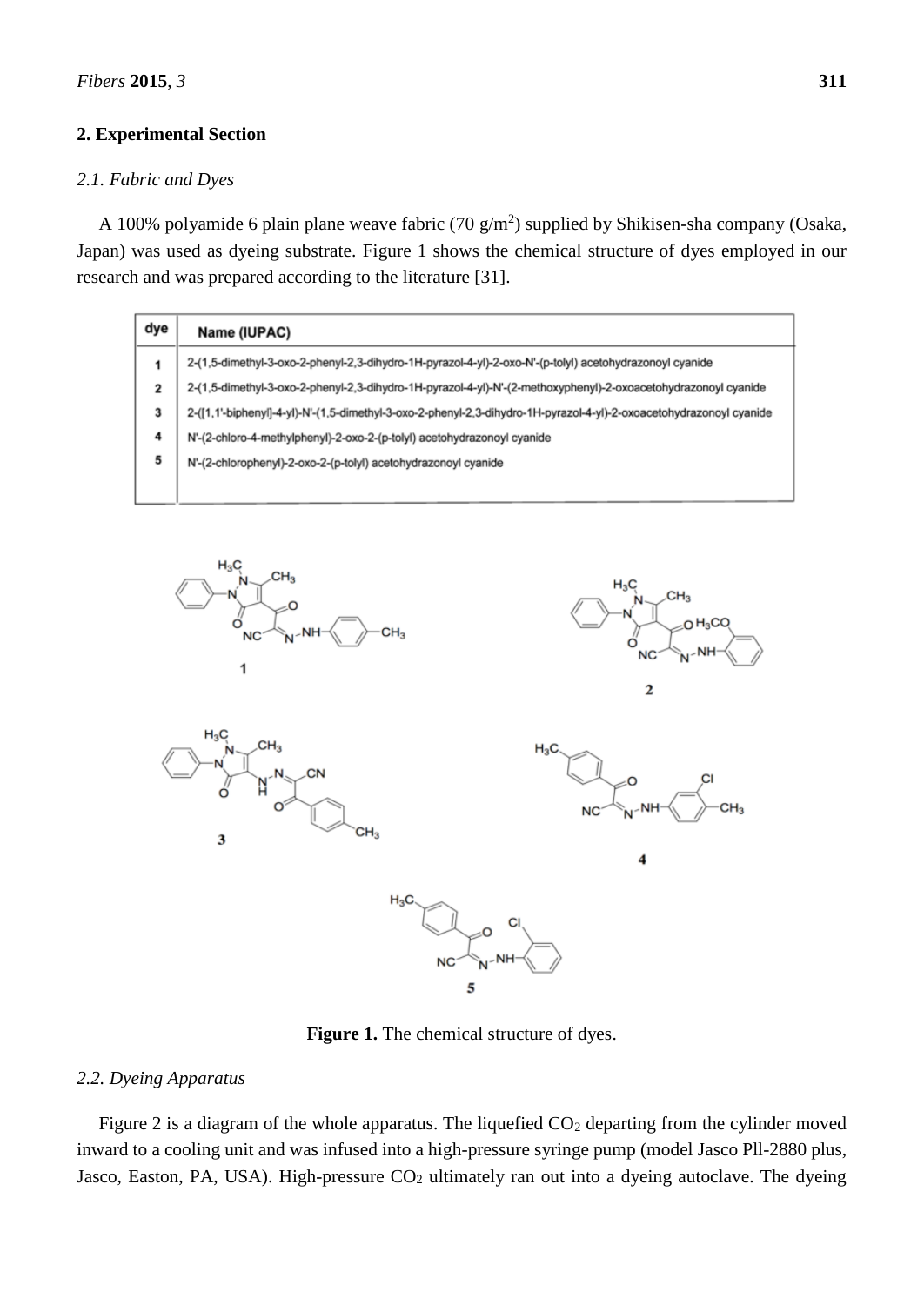autoclave (Jasco EV-3, Jasco, Easton, PA, USA) as shown in Figure 2 is a 50 cm<sup>3</sup> stainless steel autoclave outfitted with a steel screw-tube, a pressure sealed magnetic stirrer, and a quick-release cap.



**Figure 2.** Supercritical CO<sub>2</sub> apparatus.

## *2.3. Procedures*

#### 2.3.1. *ScCO<sup>2</sup>* Dyeing

Polyamide 6 fabric (usually  $3 \times 10$  cm) was wrapped around a stainless steel cylinder coil bearing perforated holes (0.5 cm diameter) and seated inside the autoclave. The purified dye was loaded on the base of the surface of the cylinder, and the amount of dye used varied from 2% to 6% owf. The autoclave was then sealed and heated to the desired temperature. At the same time,  $CO<sub>2</sub>$  was pumped through into the vessel and kept at a working pressure by stirring. The head temperature of the pump was maintained at −5 °C using a chiller. The circulation system was activated as the pressure reaches 10 MPa. The stream of the fluid was introduced using the magnetic drive under the column at 750 rpm. The fluid flowed from the inside to the outside of the cylinder. After a definite reaction time (1 hand 3 h), the CO<sup>2</sup> released by shutting off the valve slowly until the pressure of the dyeing vessel reached atmospheric pressure. After dyeing, the fiber was removed, soaped at a temperature of 60  $\degree$  for 15 min, and then rinsed with water.

#### 2.3.2. Aqueous Dyeing

As shown in Figure 3, the dye bath (1:20 liquor ratio) containing 5  $g/dm<sup>3</sup>$  carrier, 4% ammonium sulphate was adjusted to pH 5.5 and brought to 60  $\degree$ C. The polyamide 6 fabric was added at this temperature and run for 15 min. 2.0% to 6.0% (owf.) of the dyes under our study were dissolved in a solution of  $(2 \text{ g/dm}^3)$ , an anionic dispersing agent, followed by the dye being precipitated in a fine dispersion. The fine dispersion was then added, the temperature was raised to the boiling point over a period of 45 min, and dyeing was continued at the boiling point for about one hour. After dyeing, the samples were soaped with a detergent and some NaOH in a bath containing 2% nonionic detergent at a temperature of 60  $\degree$ C for 15 min, then rinsed in water and dried at room temperature.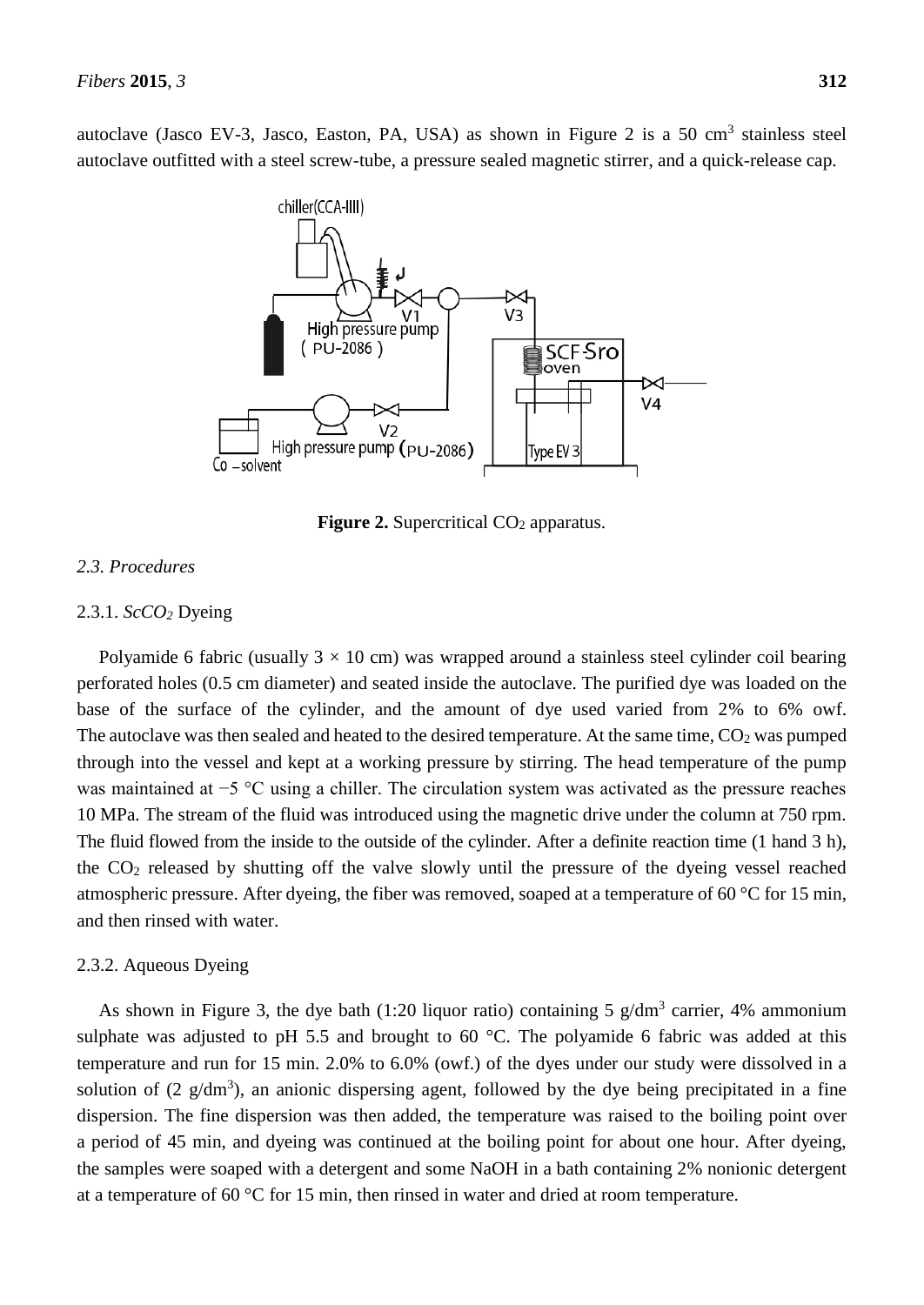

**Figure 3.** Exhaustion dyeing curve.

#### *2.4. Measurements*

Color strength (K/S*)* values of the dyed polyamide 6 fabrics were evaluated using the (Konica Minolta spectrophotometer CM-3600 d) spectrophotometer (Minolta, Tokyo, Japan).

Fastness properties, mainly washing, rubbing, and light fastness, of the dyed polyamide 6 fabrics were evaluated according to JIS L 0844, JIS L 0849, and JIS L 0842:2004 test methods, respectively [32–34].

The color parameters of the dyed polyamide fabric were measured using the (Konica Minolta spectrophotometer CM-3600 d) spectrophotometer. The following CIELAB coordinates were measured: lightness (L\*), chroma (C\*), hue (h), the degree of redness (+ve) and greenness (-ve) (a\*), and the degree of yellowness (+ve) and blueness (−ve) (b\*).

The antibacterial activity assessment on G+ve bacteria (Staphylococcus aureus and Bacillus subtilis) and G−ve bacteria (Escherichia coli and Pseudomonas aeruginosa) was conducted qualitatively according to the AATCC Test Method (147-1988) and expressed as zone of growth inhibition ZI (mm).

## *2.5. Statistical Analysis*

All tests have been performed by taking the average of three sample readings. The standard error of the mean was calculated according to the equation given below and found to be  $+(-)$  0.1.

$$
SE_{\bar{X}} = \frac{S}{\sqrt{n}}\tag{1}
$$

where  $S =$  sample standard deviation,  $n =$  number of observations of the sample.

# **3. Results and Discussion**

The main task of the current work is to introduce a one-step procedure for producing polyamide 6 fabric with antimicrobial functionality under supercritical carbon dioxide medium. The effect of dyeing parameters such as dye type, concentration, temperature, time and pressure as well as a comparison of the supercritical dyeing method with traditional aqueous dyeing have been investigated. The results obtained, along with appropriate discussion, are presented below.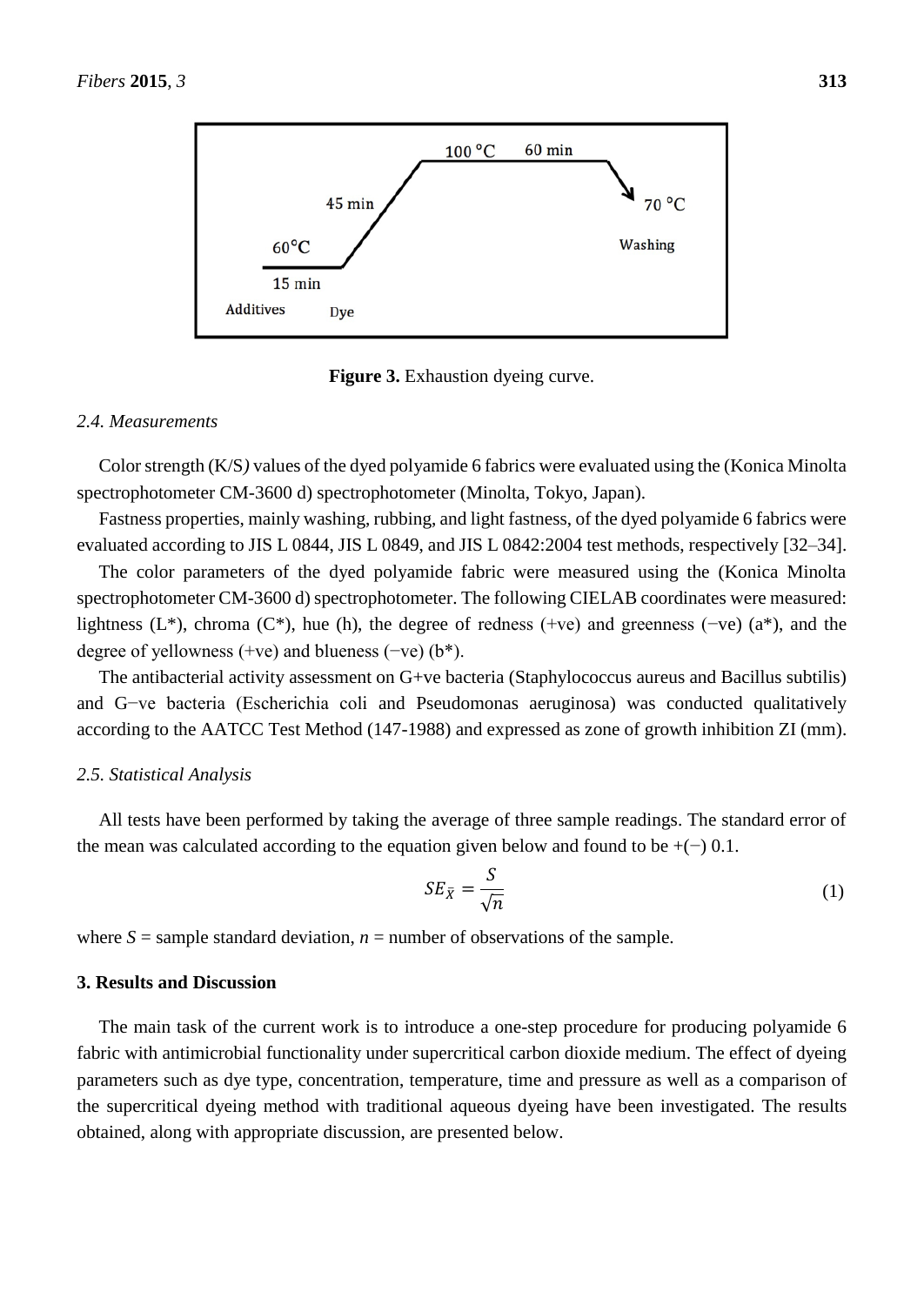#### *3.1. Dyeing Properties of Hydazonopropanenitrile Dyes*

## 3.1.1. Effect of Dye Concentration

Figure 4 shows that at the same dyeing conditions (120 °C, 15 MPa, 60 min), the color strength of nylon 6 fabric increased by increasing the dye concentration from 2% to 6% owf., but the increment in color depth becomes smaller when the concentration surpasses 4% for dyes number 2, 4 and 5. This may be attributed to the fact that these dyes have strong saturation at low concentration.



**Figure 4.** Effect of dye concentration.

A comparison of color strength of the *scCO<sup>2</sup>* and the aqueous dyed fabrics is shown in Figure 5. It was indicated that, without adding salt, carrier or dispersing agent, the appreciable color strength (K/S) of the samples dyed in *scCO<sup>2</sup>* was superior to those dyed in water. It can be observed that in Figure 5a, the sample dyed with dye 1, 2 and 3 in *scCO<sup>2</sup>* with 2% conc. has a higher K/S value than samples dyed in water with 6% dye conc. (Figure 5c). This may be attributed to the fact that dye uptake was improved by a large margin when using *scCO<sup>2</sup>* as a dyeing medium. For dyes 4 and 5, both have higher K/S values in supercritical conditions than in water conditions, but with a smaller border than those detected in dyes 1, 2 and 3. This means dyeing in a *scCO<sup>2</sup>* system exhibited significant advantages compared with traditional water dyeing. The exclusive dyeing procedure of the *scCO<sup>2</sup>* system is the main reason [35].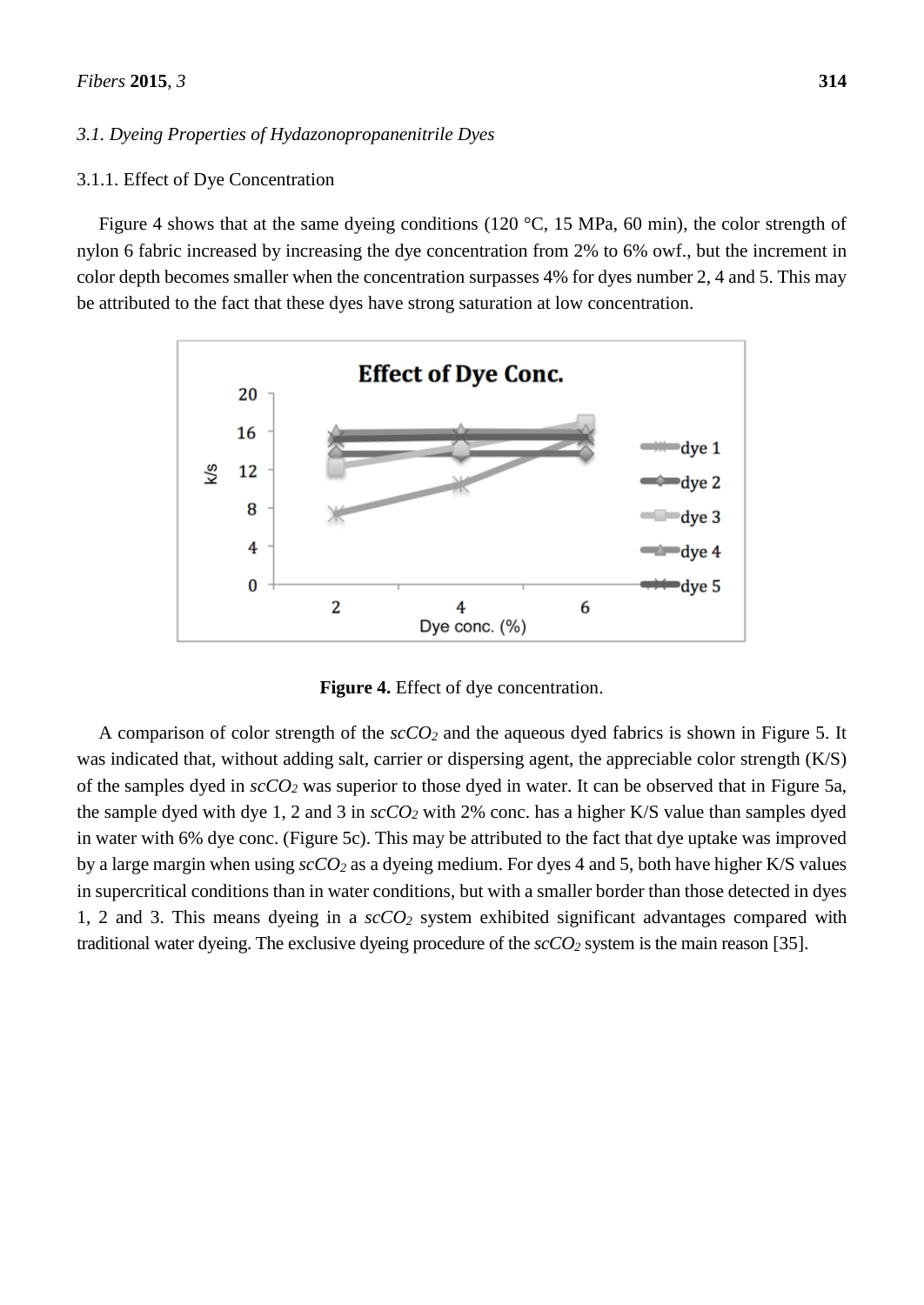



## 3.1.2. Effect of Dyeing Temperature

As shown in Figure 6a, the dye adsorption or uptake, characterized as color strength of K/S, remarkably increased with increasing system temperature, especially for temperatures higher than 100 °C. The significant effect of temperature could be explained by the fact that, higher system temperatures lead to higher activities of the molecules of dyestuff and supercritical carbon dioxide fluid, as well as an increase in flexibility of the nylon polymer chains. The rubbery and amorphous regions of the polymer were increased compared to the harder and more brittle areas, resulting in greater permeability of the dye molecules [4,36].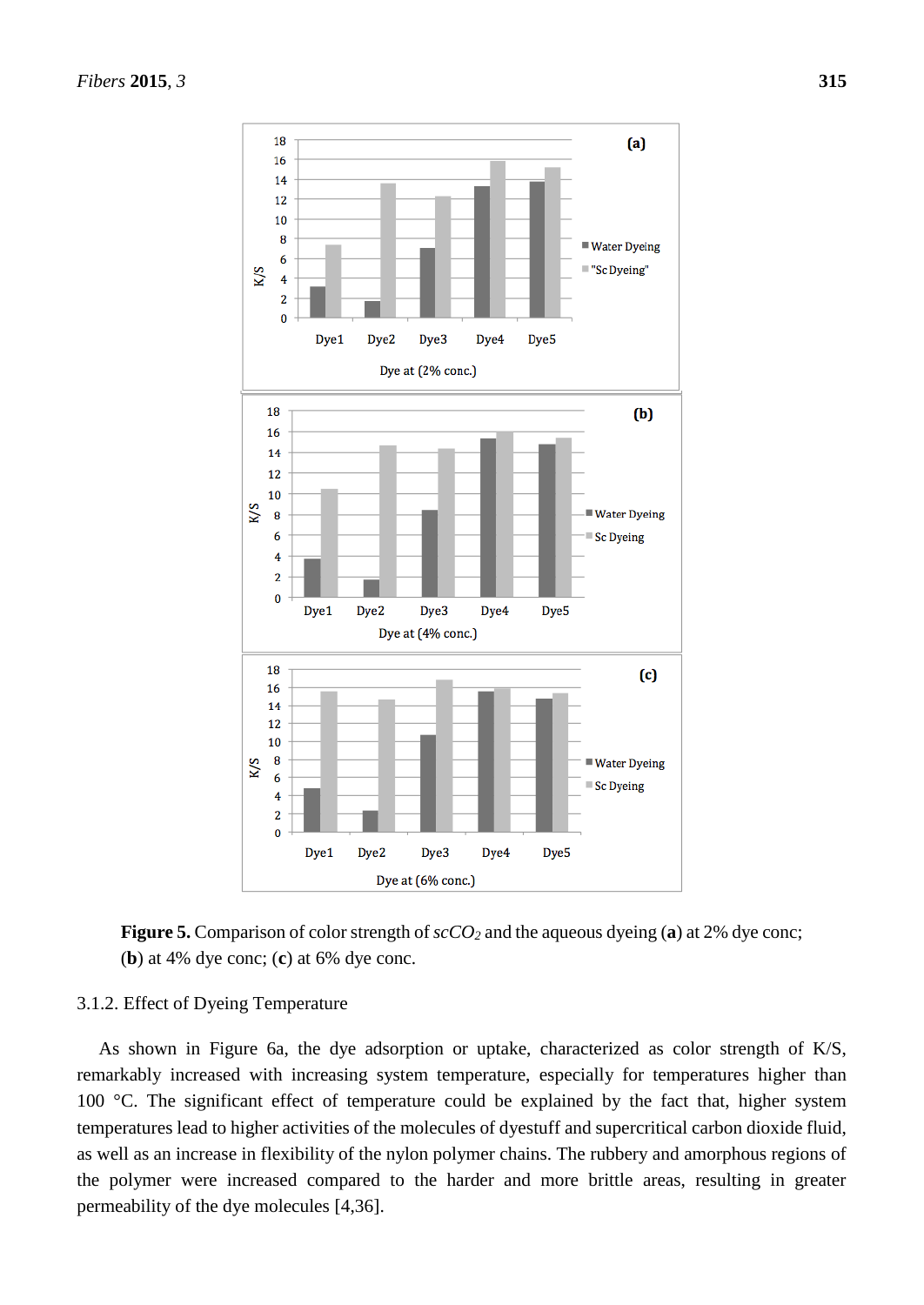

**Figure 6.** (**a**) Effect of dyeing temperature; (**b**) Effect of dyeing pressure.

## 3.1.3. Effect of Dyeing Pressure

As shown in Figure 6b, the dye uptake expressed as the color strength K/S was remarkably improved with an increasing system pressure. This behavior could be made clear by the fact that increasing system pressure led to an increase in the density of supercritical carbon dioxide fluid, which consequently increased its solvent power. Hence the dyes could be readily dissolved, as well as enhancing swelling of the nylon fibers in the supercritical dyeing medium, resulting in a higher dye adsorption and enhancement in color strength value [36].

## 3.1.4. Effect of Dyeing Time

The relationship between dye adsorption and dyeing time (1hand3h) in *scCO<sup>2</sup>* is demonstrated in Figure 7a–c. It is seen that dye uptake expressed as color strength (K/S) increased with increasing dyeing time, at all dye concentrations (2%, 4% and 6%). The improvement in K/S values reflected the positive impact of increasing dyeing time which led to an adequate and uniform adsorption of the dye by the fibers, as well as uniform penetration and diffusion of the dye into the fabric, which resulted in the enhancement of the uptake of the dye into the fabric [36,37]. However, this result was not consistent with all dyes, since the K/S value of the fabric dyed with dye 2 for 1 h is higher than that of the fabric dyed with dye 2 for 3 h as shown in Figure 7a. This may be attributed to the decomposition of the dye with prolonged heating leading to a lower K/S value.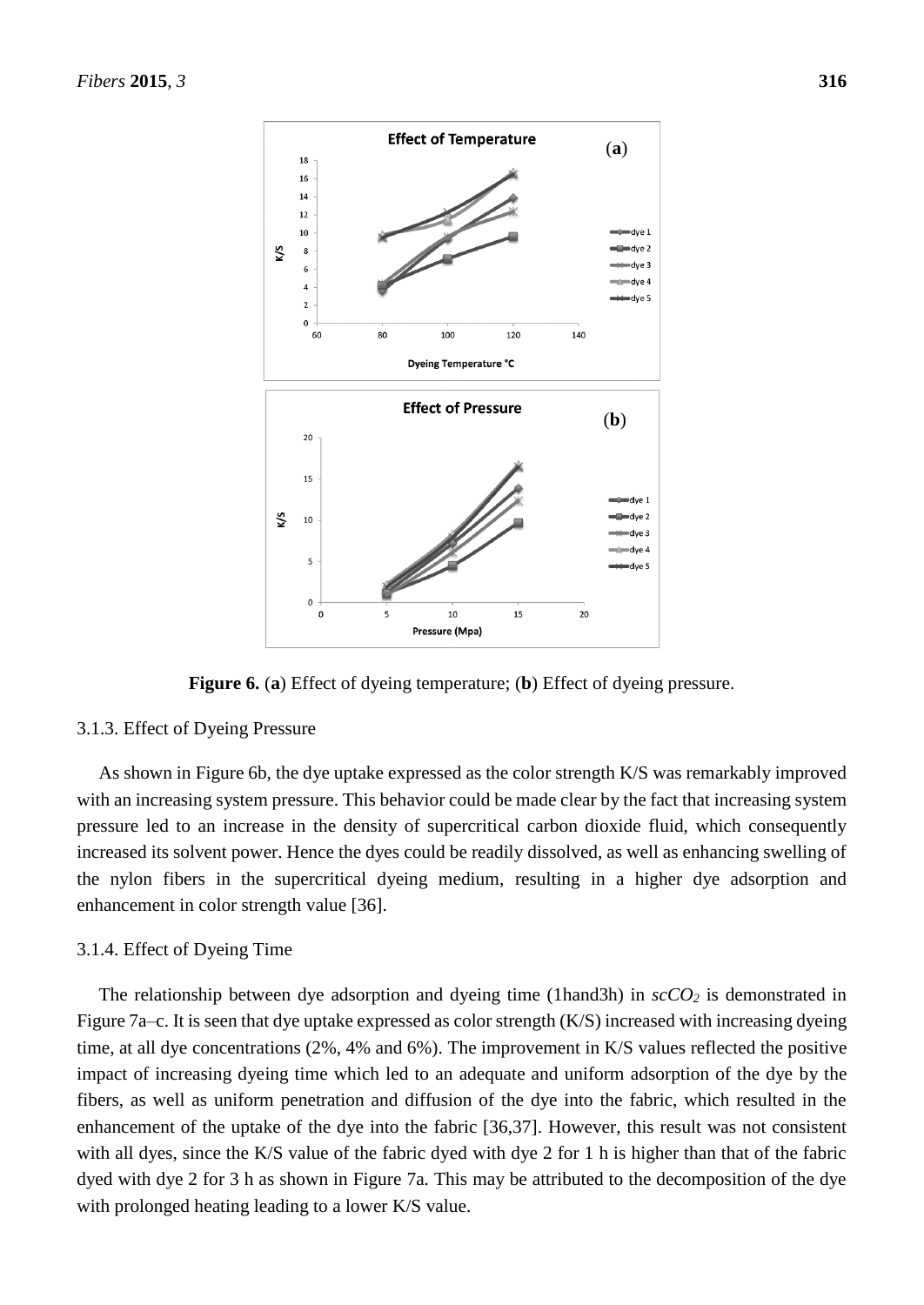

**Figure 7.** (**a**) Effect of dyeing time at 2% dye conc; (**b**) at 4% dye conc; (**c**) at 6% dye conc.

## *3.2. Color Fastness*

The color fastness of the dyed nylon 6 fabrics with the proposed dyes was evaluated and recorded in Table 1. The washing fastness rating of the dyed nylon 6 fabric under supercritical medium was excellent for both fading and staining with ratings ranging from 4 to 5, while those of exhaustion dyeing were excellent for staining and ranged from moderate to excellent for fading (2–5). This result is probably due the high affinity of the colored hydrazonopropanenitrile dyes for nylon 6 fibers. Furthermore, all the dyed fabrics presented very good rubbing fastness, indicating good diffusion and penetration of the dyes under our study into fiber substrates. Nevertheless, the poor light fastness of all the water dyed fabrics was noticed. On the contrary, the dyed nylon 6 fabrics under supercritical conditions had relatively excellent light fastness (rating 4–5), which should be attributed to its higher level of dye molecule aggregation and superior depth of shade.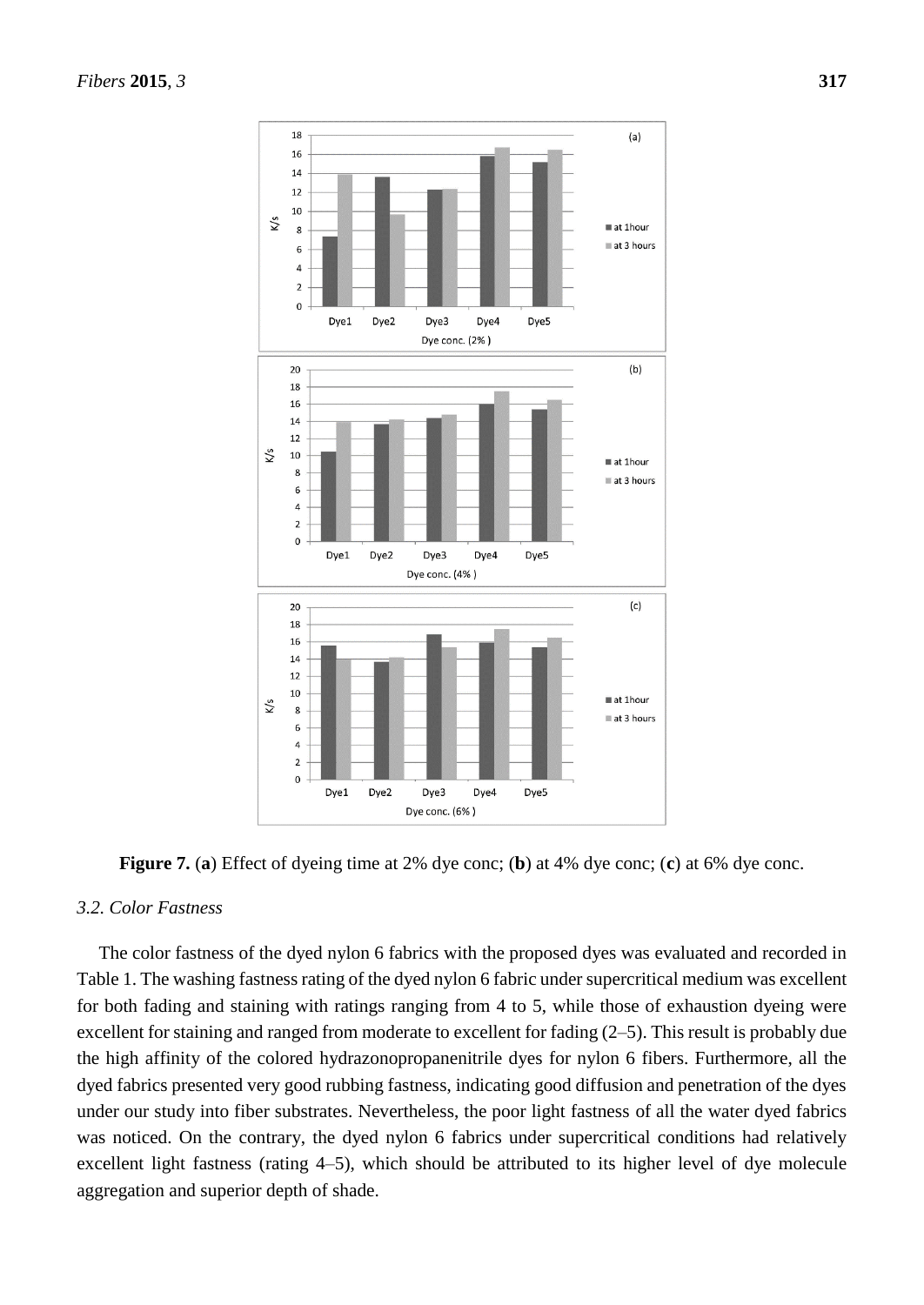|            | $\rm ScCO_2$ Dyeing     |                         |                 |                       | <b>Aqueous Dyeing</b>   |                         |                 |                       |
|------------|-------------------------|-------------------------|-----------------|-----------------------|-------------------------|-------------------------|-----------------|-----------------------|
| <b>Dye</b> | <b>Rubbing Fastness</b> | <b>Washing Fastness</b> |                 |                       |                         | <b>Washing Fastness</b> |                 |                       |
|            |                         | <b>Color Change</b>     | <b>Staining</b> | <b>Light Fastness</b> | <b>Rubbing Fastness</b> | <b>Color Change</b>     | <b>Staining</b> | <b>Light Fastness</b> |
|            |                         |                         |                 |                       |                         |                         |                 | 1–2                   |
|            | $4 - 5$                 |                         |                 | 4                     |                         |                         |                 |                       |
|            | $4 - 5$                 |                         |                 | $4 - 5$               | $2 - 3$                 |                         |                 |                       |
|            | $4 - 5$                 | $4 - 5$                 |                 | $4 - 5$               | $3 - 4$                 | $2 - 3$                 |                 |                       |
|            |                         | $4 - 5$                 |                 |                       | 4                       | $2 - 3$                 |                 | $1 - 2$               |

Table 1. Fastness properties of dyed nylon 6 samples.

**Table 2.** Antibacterial activity of dyed samples.

| <b>Dye</b> | ZI of the Dyed Nylon in $\mathrm{scCO}_2$ |                  |                         |                                        | ZI of the Dyed Nylon in Water |                            |                         |                                    |
|------------|-------------------------------------------|------------------|-------------------------|----------------------------------------|-------------------------------|----------------------------|-------------------------|------------------------------------|
|            | G-ve                                      |                  | $G+ve$                  |                                        | G-ve                          |                            | $G+ve$                  |                                    |
|            | Pseudomonas<br>Aeruginosa                 | Escherichia coli | <b>Bacillussubtilis</b> | <b>Staphylococcus</b><br><b>Aureus</b> | Pseudomonasaeruginosa         | <b>Escherichia</b><br>coli | <b>Bacillussubtilis</b> | <b>Staphylococcus</b><br>S. aureus |
|            | L ∠                                       | 13               |                         |                                        | 12                            | 13                         |                         |                                    |
|            | 13                                        | 12               |                         |                                        |                               |                            | 14                      |                                    |
|            | 14                                        | 13               |                         |                                        |                               |                            |                         |                                    |
|            |                                           | 12               |                         |                                        | 12                            | 12                         | 12                      |                                    |
|            |                                           |                  |                         |                                        |                               |                            |                         |                                    |

ZI: zone of inhibition.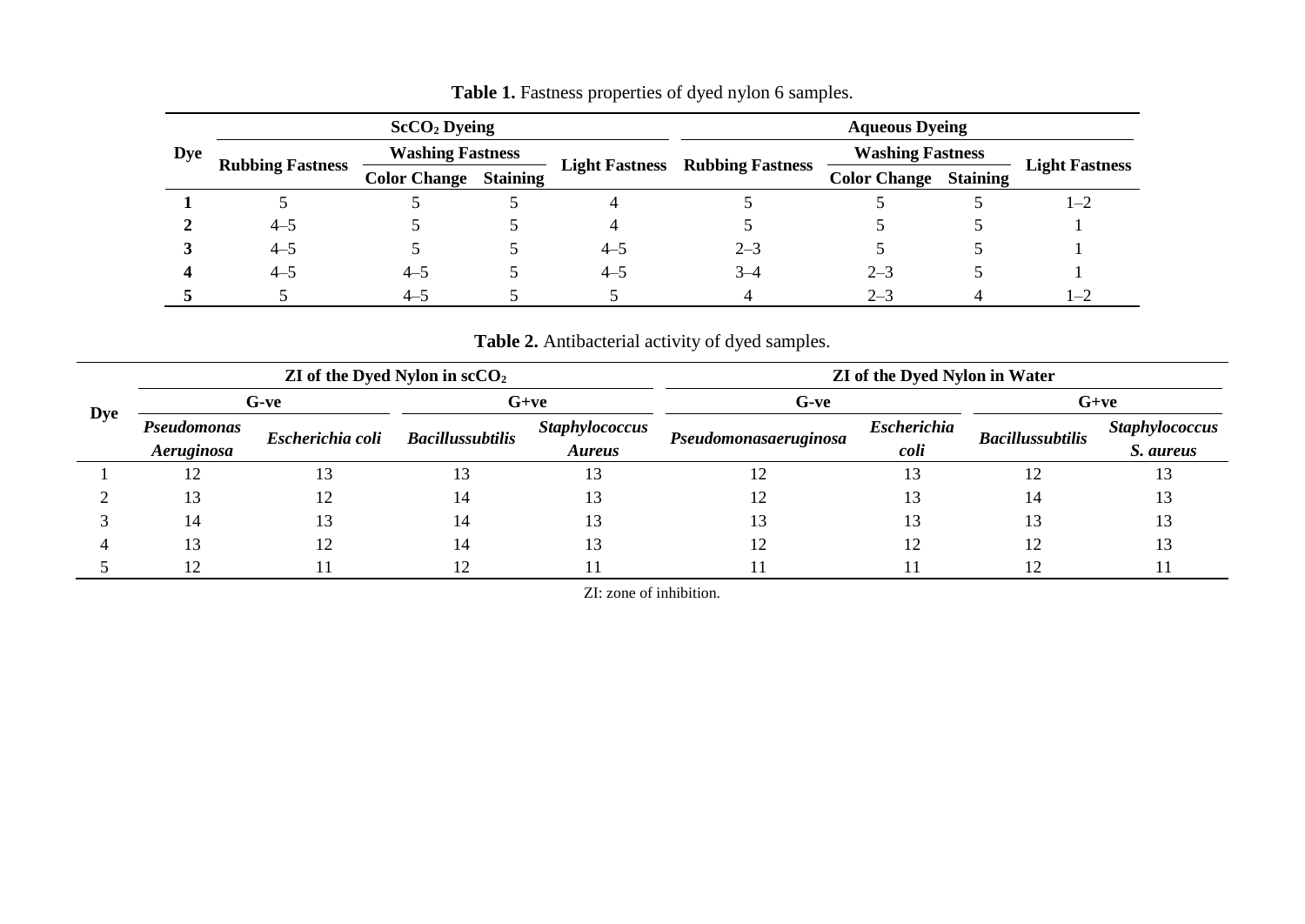#### *3.3. Antimicrobial Activity*

The antimicrobial activities of the nylon fabric samples dyed in both supercritical and water media were screened using an agar-well diffusion technique against four different microbial cultures. The antimicrobial results (Table 2) attained were found to be fairly good owing to the presence of potentially active function groups, e.g., chloro, cyano and antipyrine moiety in the structure of dyes [38]. The results can be interpreted in terms of nonspecific action, *i.e.*, antibacterial activity can be achieved either by causing damage to bacterial cells or by means of restriction of a specific bacterial target [39]. The dyeing technique has practically no effect on the imparted antimicrobial properties.

# *3.4. Color Assessment*

The color of the supercritical dyed nylon 6 fabrics was evaluated using the CIELAB system in terms of *L\**, *a\**, and *b\** (Table 3). The color coordinates recorded in Table 3 indicated that the dye has good affinity for nylon 6 fabric and favored the following characteristics:

The dyes in our study displayed good affinity for nylon 6 fabrics at the given temperature and present generally bright and deep hues ranging from yellow to orange.

The color hues of the dyes on nylon 6 fabrics were shifted towards the yellowish direction on the yellow-blue axis according to the positive values of *b\**.

The color hues of the dyes on nylon 6 fabric were shifted towards the greenish direction on the redgreen axis as indicated from the negative value of *a\**.

|             | Dye $L^*$ | $C^*$ | $\boldsymbol{H}$ | $a^*$                               | h* |
|-------------|-----------|-------|------------------|-------------------------------------|----|
|             |           |       |                  | $1$ 88.11 79.1 97.84 -10.79 78.36   |    |
| $2^{\circ}$ |           |       |                  | 90.75 90.34 100.11 -12.4 88.94      |    |
|             |           |       |                  | 3 92.12 76.33 102.71 -16.79 74.46   |    |
|             |           |       |                  | 4 90.04 95.11 99.76 -14.31 83.16    |    |
|             |           |       |                  | $5$ 92.73 81.86 102.51 -17.69 79.75 |    |

**Table 3.** Color coordinates of the dyed nylon samples.

## **4. Conclusions**

The conventional dyeing process using water as a solvent has drawbacks. Different agents have to be added for treatment of hydrophobic material; after dyeing, a consequent drying process with high energy consumption is imperative; and a large amount of wastewater is used. In contrast, dyeing with *scCO<sup>2</sup>* is water-free. The results confirm that hydrazonopropanenitrile azo dyes are convenient for dyeing nylon6 fabrics in  $\sec 0_2$  and help expand the application of supercritical technology. The innovative supercritical model was designed for cleaner production of antimicrobial nylon6 fabrics.

#### **Acknowledgments**

The authors wish to express their deep appreciation to the STDF (Science and Technological Development Fund) in Egypt and the Kyoto Institute of Technology in Japan for their help, which enabled this work to be carried out.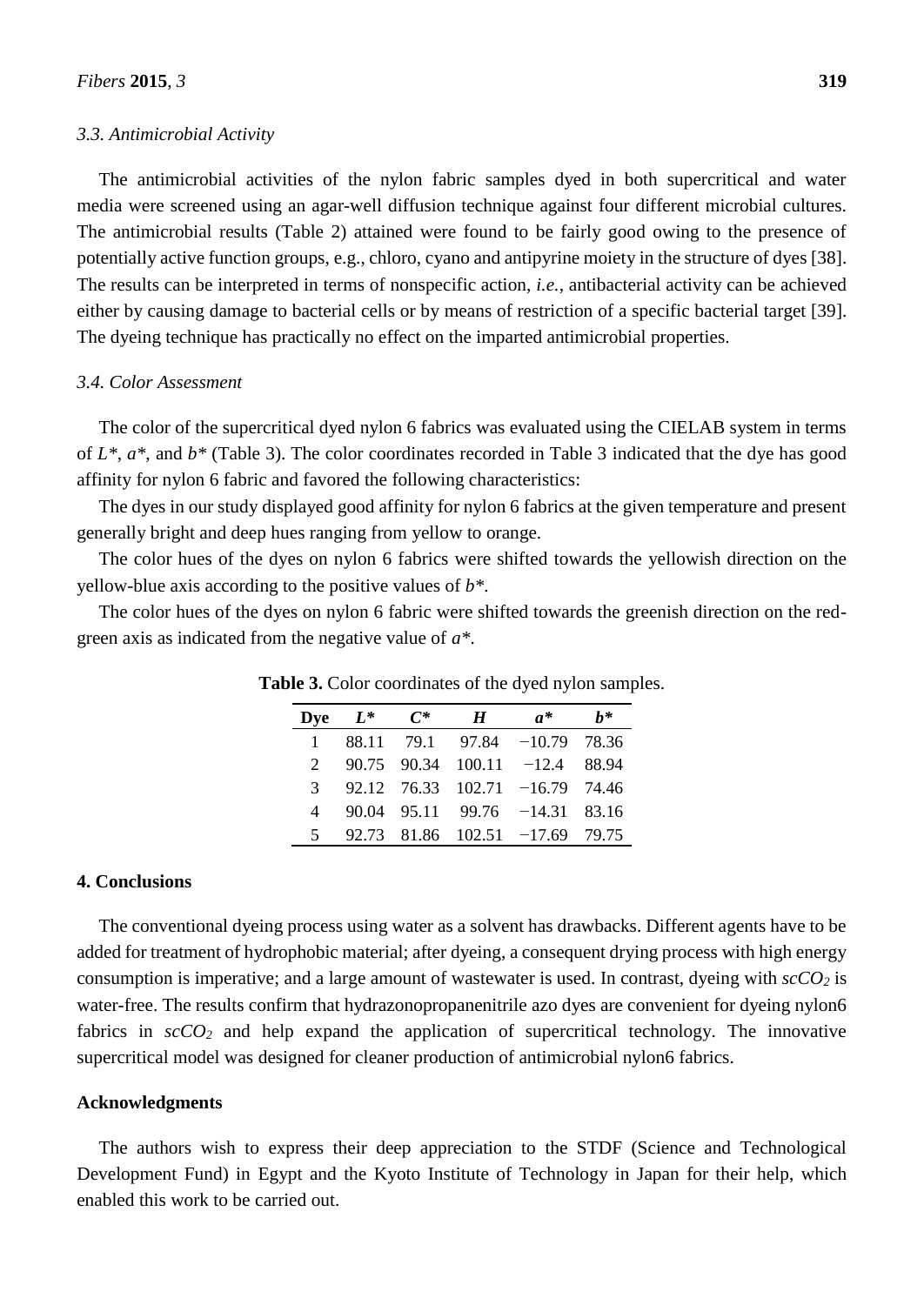# **Author Contributions**

Satoko Okubayashi and Tarek Abou Elmaaty designed experiments; Fathy El-Taweel synthesized the dyes; Eman Abd El-Aziz and Jaehuyk Ma performed the experiments; Tarek Abou Elmaaty and Eman Abd El-Aziz wrote the manuscript.

# **Conflicts of Interest**

The authors declare no conflict of interest.

# **References**

- 1. Bach, E.; Cleve, E.; Schollmeyer, E. Past, present and future of supercritical fluid dyeing technology—An overview. *Rev. Prog. Color*. **2002**, *32*, 88–102.
- 2. Banchero, M. Supercritical fluid dyeing of synthetic and natural textiles—A review. *Color. Technol.* **2012**, *129*, 2–17.
- 3. Montero, G.A.; Smith, C.B.; Hendrix, W.A.; Butcher, D.L. Supercritical Fluid Technology in Textile Processing: An Overview. *Ind. Eng. Chem. Res.* **2000**, *39*, 4806–4812.
- 4. Miah, L.; Ferdous, N.; Azad, M.M. Textiles Material Dyeing with Supercritical Carbon Dioxide (CO2) without Using Water. *Chem. Mater. Res*. **2013**, *3*, 38–40.
- 5. Makhlouf, C.; Ladhari, N.; Roudesli, S.; Sakly, F. Influence of grafting with acrylic acid on the dyeing properties of polyamide 6.6 fibres. *Color. Technol*. **2012**, *128*, 176–183.
- 6. Bahtiyari, M.I. Laser modification of polyamide fabrics. *Opt. Laser Technol.* **2011**, *43*, 114–118.
- 7. Giorgi, M.R.D.; Cadoni, E.; Maricca, D.; Piras, A. Dyeing polyester fibres with disperse dyes in supercritical CO2. *Dye. Pigment.* **2000**, *45*, 75–79.
- 8. Gharanjig, K.; Arami, M.; Bahrami, H.; Movassagh, B.; Mahmoodi, N.M.; Rouhani, S. Synthesis, spectral properties and application of novel monoazo disperse dyes derived from N-ester-1,8-naphthalimide to polyester. *Dye. Pigment.* **2008**, *76*, 684–689.
- 9. Miyazaki, K.; Tabatab, I.; Horia, T. Relationship between colour fastness and colour strength of polypropylene fabrics dyed in supercritical carbon dioxide: Effect of chemical structure in 1, 4-bis (alkylamino)anthraquinone dyestuffs on dyeing performance. *Color. Technol.* **2011**, *128*, 60–67.
- 10. Abou Elmaaty, T.; Ma, J.; El-Taweel, F.; Abd El-Aziz, E.; Okubayashi, S. Facile Bifunctional Dyeing of Polyester under Supercritical Carbon Dioxide Medium with New Antibacterial Hydrazono Propanenitrile Dyes. *Ind. Eng. Chem. Res.* **2014**, *53*, 15566−15570.
- 11. Miyazaki, K.; Tabatab, I.; Horia, T. Effects of molecular structure on dyeing performance and colour fastness of yellow dyestuffs applied to polypropylene fibres in supercritical carbon dioxide. *Color. Technol*. **2011**, *128*, 51–59.
- 12. Ehrhardt, A.; Tabata, I.; Hisada, K.; Hori, T. Impregnation of hydroxy-anthraquinone compounds into polypropylene fabrics by  $\sec O_2$  and the sorption ability for metal ions. *Sen'i Gakkaishi* 2005, *61*, 201–203.
- 13. Kima, T.K.; Sonb, Y.A.; Limc Y.J. Affinity of disperse dyes on poly (ethylene terephthalate) in non-aqueous media: Part 1. Adsorption and solubility properties. *Dye. Pigment.* **2005**, *64*, 73–78.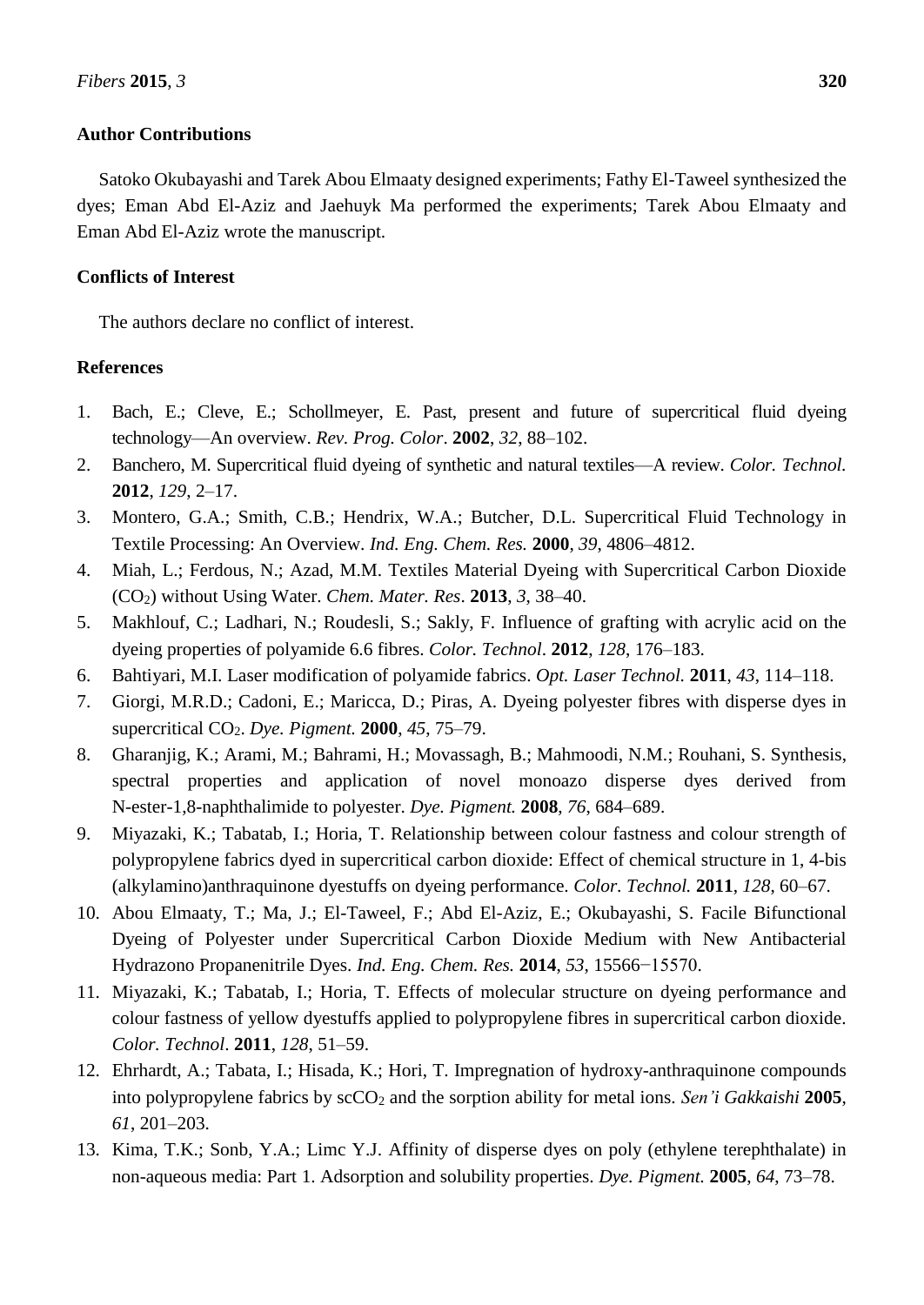- 14. Kima, T.K.; Son, Y.A. Affinity of disperse dyes on poly (ethylene terephthalate) in non-aqueous media. Part 2: Effect of substituents. *Dye. Pigment.* **2005**, *66*, 19–25.
- 15. Özcan, A.S.; Özcan, A. Adsorption behavior of a disperse dye on polyester in supercritical carbon dioxide. *J. Supercrit. Fluid*. **2005**, *35*, 133–139.
- 16. Banchero, M.; Ferri, A.; Manna, L. The phase partition of disperse dyes in the dyeing of polyethylene terephthalate with a supercritical CO<sub>2</sub>/methanol mixture. *J. Supercrit. Fluid.* **2009**, 48, 72–78.
- 17. Banchero, M.; Ferri, A.; Manna, L.; Sicardi, S. Dye uptake and partition ratio of disperse dyes between a PET yarn and supercritical carbon dioxide. *J. Supercrit. Fluid*. **2006**, *37*, 107–114.
- 18. Tabata, I.; Lyu, J.; Cho, S.; Tominaga, T.; Hori, T. Relationship between the solubility of disperse dyes and the equilibrium dye adsorption in supercritical fluid dyeing. *Color. Technol*. **2001**, *117*, 346–351.
- 19. Kawahara, Y.; Yoshioka, T.; Sugiura, K.; Ogawa, S.; Kikutani, T. Dyeing behavior of high-speed spun poly (ethylene terephthalate) fibers in supercritical carbon dioxide. *J. Macromol. Sci. Part B Phys.* **2001**, *40*, 189–197.
- 20. Bao, P.; Dai, J. Relationships between the Solubility of C.I. Disperse Red 60 and Uptake on PET in Supercritical CO2. *J. Chem. Eng. Data* **2005**, *50*, 838–842.
- 21. Hou, A.; Xie, K.; Dai, J. Effect of Supercritical Carbon Dioxide Dyeing Conditions on the Chemical and Morphological Changes of Poly (ethylene terephthalate) Fibers. *J. Appl. Polym. Sci.* **2004**, *92*, 2008–2012.
- 22. Filho, L.C.; Mazzer, H.R.; Santos, J.C.; Andreaus, J.; Feihrmann, A.C.; Beninca, C.; Cabral, V.F.; Zanoelo, E.F. Dyeing of polyethylene terephthalate fibers with a disperse dye in supercritical carbon dioxide. *Text. Res. J.* **2014**, *84*, 1279–1287.
- 23. Kraan, M.V.D.; Cid, M.V.F.; Woerlee, G.F.; Veugelers, W.J.T.; Witkamp, G.J. Equilibrium Study on the Disperse Dyeing of Polyester Textile in Supercritical Carbon Dioxide. *Text. Res. J*. **2007**, *7*, 550–558.
- 24. Liao, S.K.; Chang, P.S.; Lin, Y.C. Analysis on the Dyeing of Polypropylene Fibers in Supercritical Carbon Dioxide. *J. Polym. Res.* **2000**, *7*, 155–159.
- 25. Kim, T.; Kim, G.; Park, J.Y.; Lim, J.S.; Yoo, K.P. Solubility Measurement and Dyeing Performance Evaluation of Aramid NOMEX Yarn by Dispersed Dyes in Supercritical Carbon Dioxide. *Ind. Eng. Chem. Res.* **2006**, *45*, 3425–3433.
- 26. Gao, D.; Yang, D.F.; Cui, H.S.; Huang, T.T.; Lin, J.X. Synthesis and Measurement of Solubilities of Reactive Disperse Dyes for Dyeing Cotton Fabrics in Supercritical Carbon Dioxide. *Ind. Eng. Chem. Res.* **2014**, *53*, 13862−13870.
- 27. 0zcan, A.S.; Clifford, A.A.; Bartlea, K.D.; Lewis, D.M. Dyeing of Cotton Fibres with Disperse Dyes in Supercritical Carbon Dioxide. *Dye. Pigment.* **1998**, *36*, 103–110.
- 28. Beltrame, P.L.; Castelli, A.; Selli, E.; Mossa, A.; Testa, G.; Bonfattic, A.M.; Seves, A. Dyeing of Cotton in Supercritical Carbon Dioxide. *Dye. Pigment.* **1998**, *39*, 335–340.
- 29. Liao, S.K.; Ho, Y.C.; Chang, P.S. Dyeing of nylon 66 with a disperse-reactive dye using supercritical carbon dioxide as the transport medium. *JSDC* **2000**, *116*, 403–407.
- 30. Liao, S.K. Dyeing Nylon-6,6 with Some Hydrophobic Reactive Dyes by Supercritical Processing. *J. Polym. Res.* **2004**, *11*, 285–291.